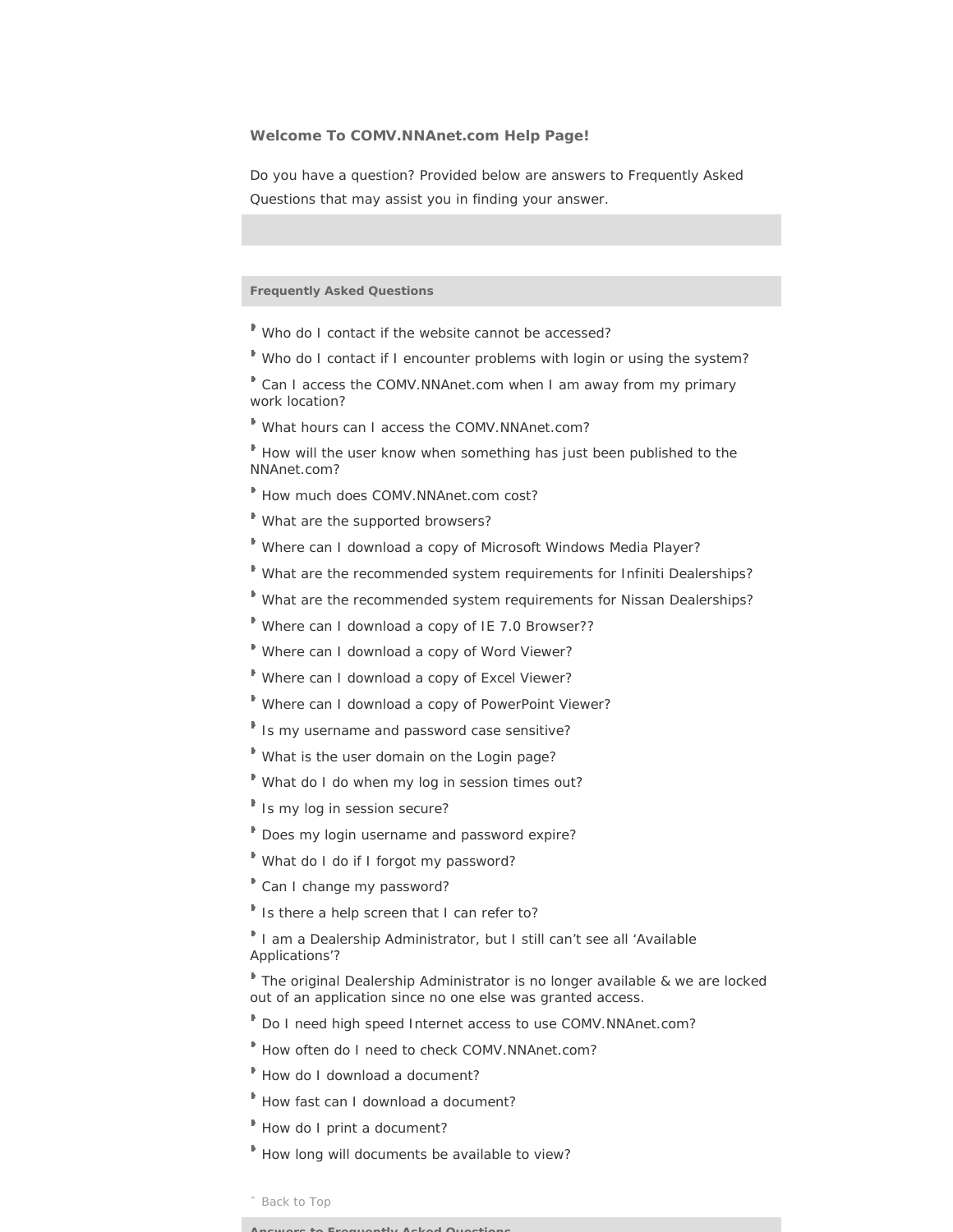Cindy.williamson@nissan-usa.com Clint Richey: (615) 725-5844: Clint.richey@nissan-usa.com

## ˆ Back to Top

**Who do I contact if I encounter problems with login or using the system?** Call Helpdesk Support. For Dealerships Call: Dealers Please call: NissanNet - 800-662-3282 (select option that says"Dealer Portal Questions/Problems") InfinitiNet - 800-545-9595 (select option that says "Dealer Portal Questions/Problems") BE SURE TO REFERENCE YOU ARE TRYING TO ACCESS WEBSITE FROM *https://www.nnanet.com* Non-Dealer Users please call: NNA National: 800-514-8061 (Option 1, then (password: Option 1,connectivity Option 2) BE SURE TO REFERENCE YOU ARE TRYING TO ACCESS THE WEBSITE FROM *https://www.comv.nnanet.com* NNA Regions: 310-771-5555 NMAC/IFS: Ext. 4444 NCI/NCFI: 888-222-6259 NNA Fleet Operation Team Members can be contacted directly for questions with logging on and/or using the system Debbie Sedivy: (615) 725-1654: debbie.sedivy@nissan-usa.com Maurice Plante: (615) 725-5903: Maurice.plante@nissan-usa.com Cindy Williamson: (703) 318-4439: Cindy.williamson@nissan-usa.com Clint Richey: (615) 725-5844: Clint.richey@nissan-usa.com

ˆ Back to Top

**e Can I access COMV.NNAnet.com when I am away from my desk?** Yes, you can access the COMV.NNAnet.com from any PC that has Internet access

ˆ Back to Top

**What hours can I access the COMV.NNAnet.com?** The COMV.NNAnet.com is accessible 24 hours a day 7 days a week. However, the Fleet Ordering website inaccessibility via this portal is subject to maintenance during off-peak hours.

#### ˆ Back to Top

**How will the user know when something has just been published to the COMV.NNAnet.com?** Each user will need to log in to the COMV.NNAnet.com on a daily basis to view new

documents.

ˆ Back to Top

#### **How much does COMV.NNAnet.com cost?**

Great news. if you already have authorization and Internet access, there is no cost to access the system.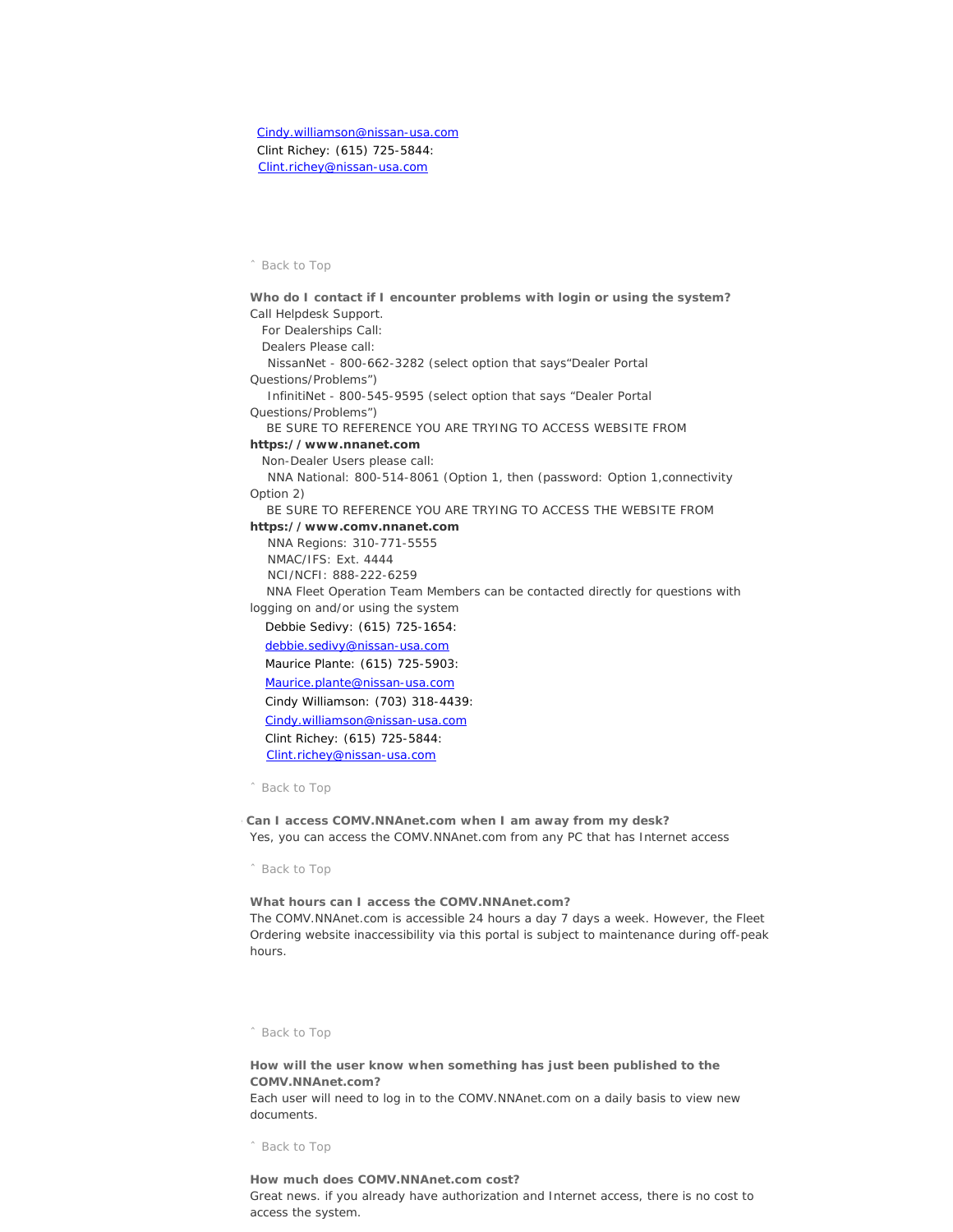Minimum: IBM E-series VGA (640x480) minimum Operating System Windows XP Memory Minimum: 64 MB for Windows XP Connectivity Recommended: DSL/Cable/Broadband (128k+) Minimum: 56K modem, v.90 compatible Hard Drive Recommended: 2 GB free disk space (to save documents) Minimum: 64 MB free space after browser installed Web Browser Recommended: Microsoft Internet Explorer 6.1 or greater Document Viewer Acrobat Reader 5.0 Word 97/2000 Viewer Excel 97/2000 Viewer Printer Memory Recommended: 4 MB of RAM, color if desired ˆ Back to Top **What are the recommended system requirements for Nissan Dealerships?** Processor Recommended: Pentium III or > equivalent (700 MHz or higher) Minimum: Pentium II (266MHz) Monitor Recommended: SVGA or Higher resolution (1024x768) Minimum: VGA (640x480) Operating System Windows XP Windows NT Windows 2000 Memory Minimum: 64 MB for Windows 98, ME 128 MB for Windows NT 256 Windows 2000, Windows XP Connectivity Recommended: DSL/Cable/Broadband (128k+) Minimum: 56K modem, v.90 compatible Hard Drive Recommended: 2 GB free disk space (to save documents) Minimum: 64 MB free space after browser installed Web Browser Recommended: Microsoft Internet Explorer 6.1 or higher Document Viewer Acrobat Reader 5.0 (not included on INET PCs, dealer installed option) Word 97/2000 Viewer Excel 97/2000 Viewer Printer Memory Recommended: 4 MB of RAM, color if desired ˆ Back to Top

**Where can I download a copy of IE 7.0 Browser?** http://www.microsoft.com/windows/downloads/ie/getitnow.mspx

ˆ Back to Top

#### **Where can I download a copy of Word Viewer?**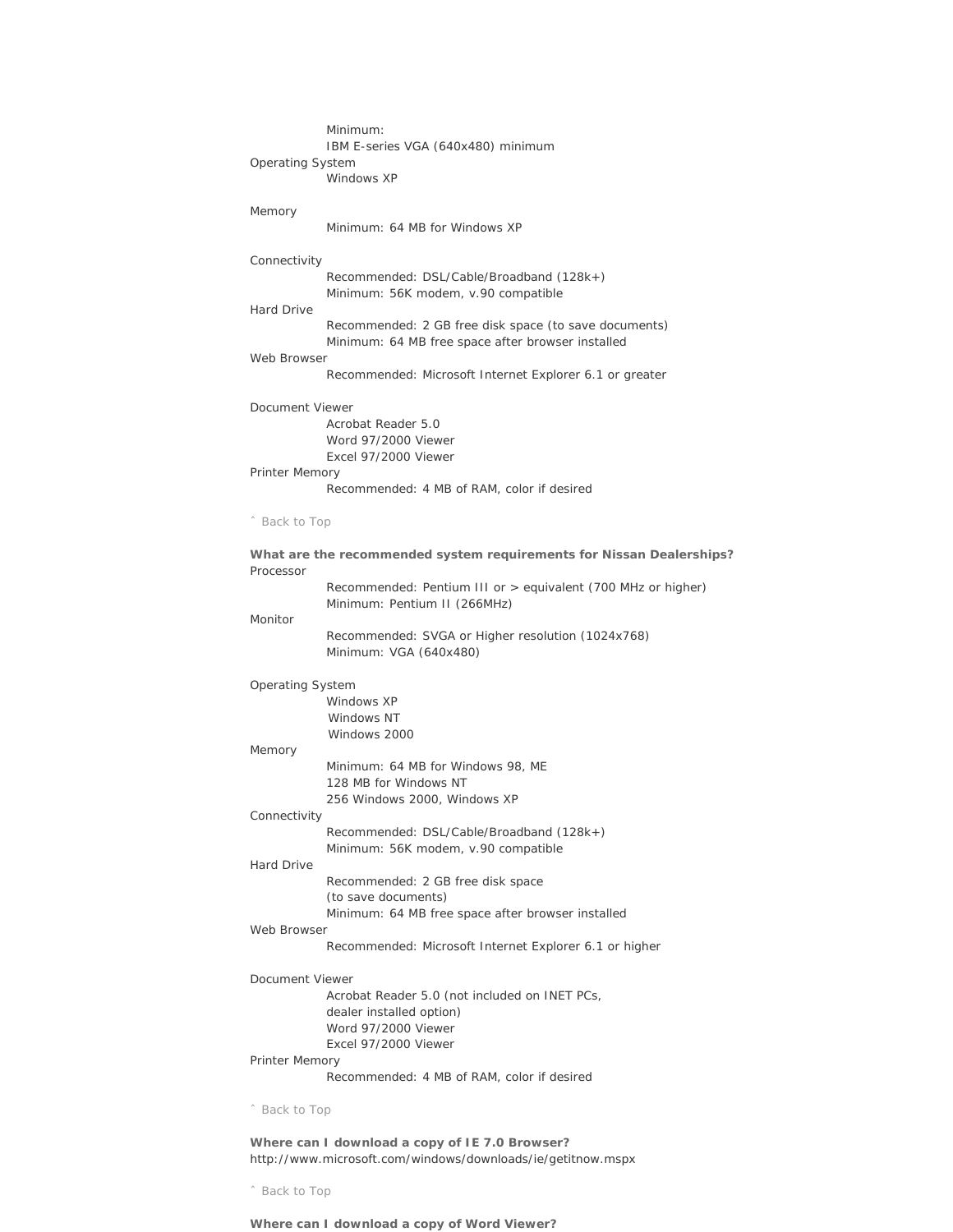**What do I do when my log in session times out?**

When your session times out and you want to continue using the COMV.NNAnet.com you must log back in again. In order to do this, you could click on the Log Out link at the top of the page to present the Log Out page that allows you to log back in or you could log back in via https://comv.NNAnet.com URL.

ˆ Back to Top

### **Is my log in session secure?**

Yes, your login id and password is validated before you are allowed access to COMV.NNAnet.com.

ˆ Back to Top

**Does my login username and password expire?** No, your username and password does not expire.

ˆ Back to Top

**What do I do if I forgot my password?** If you have forgotten your password, you can change your password by contacting the help desk at 1.800.514.8061 (Option 1, then (password reset: Option 1)

ˆ Back to Top

## **Can I change my password?**

Yes, you can change your password by contacting the help desk at 1.800.514.8061 (Option1, the (password reset: option1) Your changed password will be sent to your email address

ˆ Back to Top

**Is there a help screen that I can refer to?**

No, there is not a help screen for the Fleet Ordering page currently. Contact NNA Operation team members for questions about Fleet Ordering navigation and page data population.

NNA Fleet Operation Team Members can be contacted directly for questions with logging on and/or using the system

 Debbie Sedivy: (615) 725-1654: debbie.sedivy@nissan-usa.com Maurice Plante: (615) 725-5903: Maurice.plante@nissan-usa.com Cindy Williamson: (703) 318-4439: Cindy.williamson@nissan-usa.com Clint Richey: (615) 725-5844: Clint.richey@nissan-usa.com